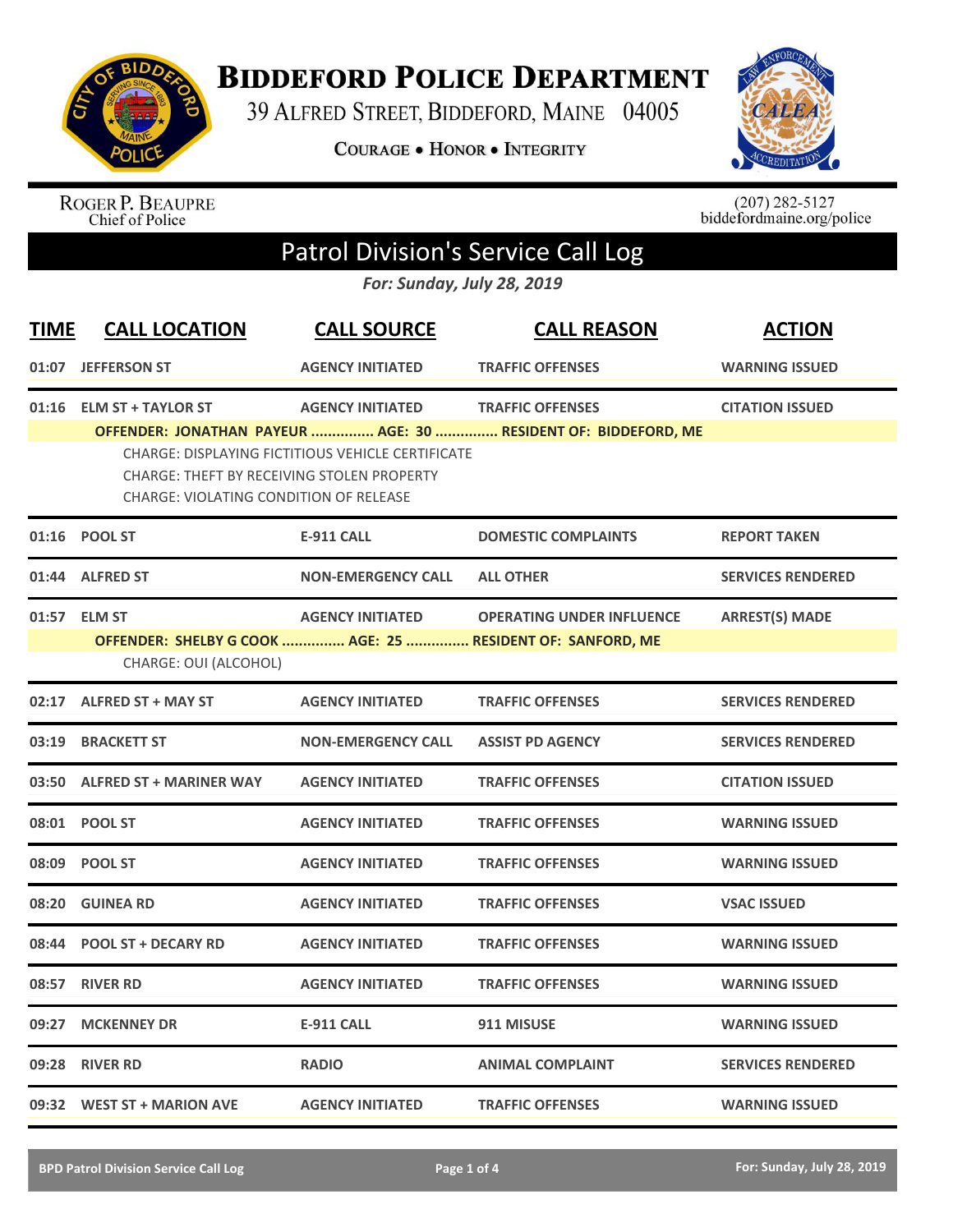| <b>TIME</b> | <b>CALL LOCATION</b>           | <b>CALL SOURCE</b>        | <b>CALL REASON</b>            | <b>ACTION</b>                |
|-------------|--------------------------------|---------------------------|-------------------------------|------------------------------|
|             | 09:46 WEST ST                  | <b>AGENCY INITIATED</b>   | <b>TRAFFIC OFFENSES</b>       | <b>WARNING ISSUED</b>        |
|             | 09:53 LINCOLN ST + MAIN ST     | <b>AGENCY INITIATED</b>   | <b>TRAFFIC OFFENSES</b>       | <b>WARNING ISSUED</b>        |
|             | 09:55 ALFRED ST                | <b>NON-EMERGENCY CALL</b> | <b>COURT ORDERED CHECK IN</b> | <b>SERVICES RENDERED</b>     |
|             | 10:00 PEARL ST + LINCOLN ST    | <b>AGENCY INITIATED</b>   | <b>TRAFFIC OFFENSES</b>       | <b>VSAC ISSUED</b>           |
|             | 10:11 BOULDER WAY              | <b>E-911 CALL</b>         | 911 MISUSE                    | <b>WARNING ISSUED</b>        |
|             | <b>10:16 MAIN ST</b>           | <b>AGENCY INITIATED</b>   | <b>TRAFFIC OFFENSES</b>       | <b>WARNING ISSUED</b>        |
|             | <b>10:23 MAIN ST</b>           | <b>AGENCY INITIATED</b>   | <b>TRAFFIC OFFENSES</b>       | <b>VSAC ISSUED</b>           |
|             | 11:04 POOL ST                  | <b>AGENCY INITIATED</b>   | <b>TRAFFIC OFFENSES</b>       | <b>VSAC ISSUED</b>           |
|             | 11:24 GRAHAM ST + BIRCH ST     | <b>WALK-IN AT STATION</b> | <b>ARTICLES LOST/FOUND</b>    | <b>SERVICES RENDERED</b>     |
|             | 11:25 POOL ST                  | <b>AGENCY INITIATED</b>   | <b>TRAFFIC OFFENSES</b>       | <b>WARNING ISSUED</b>        |
|             | 11:39 OAK ST                   | <b>AGENCY INITIATED</b>   | <b>PAPERWORK</b>              | <b>PAPERWORK NOT SERVED</b>  |
|             | 11:40 MARINER WAY              | <b>E-911 CALL</b>         | 911 MISUSE                    | <b>SERVICES RENDERED</b>     |
|             | 12:02 ELM ST                   | <b>E-911 CALL</b>         | <b>DRUNKENNESS</b>            | <b>SERVICES RENDERED</b>     |
|             | 12:28 ALFRED ST                | <b>AGENCY INITIATED</b>   | <b>TRAFFIC OFFENSES</b>       | <b>VSAC ISSUED</b>           |
|             | 12:46 WEST ST                  | <b>AGENCY INITIATED</b>   | <b>TRAFFIC OFFENSES</b>       | <b>VSAC ISSUED</b>           |
|             | 12:48 LINCOLN ST               | <b>E-911 CALL</b>         | 911 MISUSE                    | <b>REFERRED OTHER AGENCY</b> |
|             | 12:52 RAYMOND ST               | <b>AGENCY INITIATED</b>   | <b>PAPERWORK</b>              | <b>PAPERWORK NOT SERVED</b>  |
|             | <b>12:57 FORTUNES ROCKS RD</b> | <b>RADIO</b>              | <b>PARKING COMPLAINT</b>      | <b>PARKING TICKET ISSUED</b> |
|             | 12:59 WEST ST                  | <b>AGENCY INITIATED</b>   | <b>TRAFFIC OFFENSES</b>       | <b>WARNING ISSUED</b>        |
|             | 13:00 MARINER WAY              | E-911 CALL                | 911 MISUSE                    | <b>NEGATIVE CONTACT</b>      |
|             | 13:06 GRAHAM ST                | <b>NON-EMERGENCY CALL</b> | <b>DISTURBANCE / NOISE</b>    | <b>SERVICES RENDERED</b>     |
|             | 13:07 LINCOLN ST               | E-911 CALL                | 911 MISUSE                    | <b>NO ACTION REQUIRED</b>    |
|             | 13:15 HILL ST                  | <b>AGENCY INITIATED</b>   | <b>TRAFFIC OFFENSES</b>       | <b>VSAC ISSUED</b>           |
|             | 13:23 ST MARYS ST              | <b>NON-EMERGENCY CALL</b> | <b>JUVENILE OFFENSES</b>      | <b>SERVICES RENDERED</b>     |
|             | 13:33 WEST ST                  | <b>AGENCY INITIATED</b>   | <b>TRAFFIC OFFENSES</b>       | <b>WARNING ISSUED</b>        |
|             | 13:40 WEST ST                  | <b>AGENCY INITIATED</b>   | <b>TRAFFIC OFFENSES</b>       | <b>WARNING ISSUED</b>        |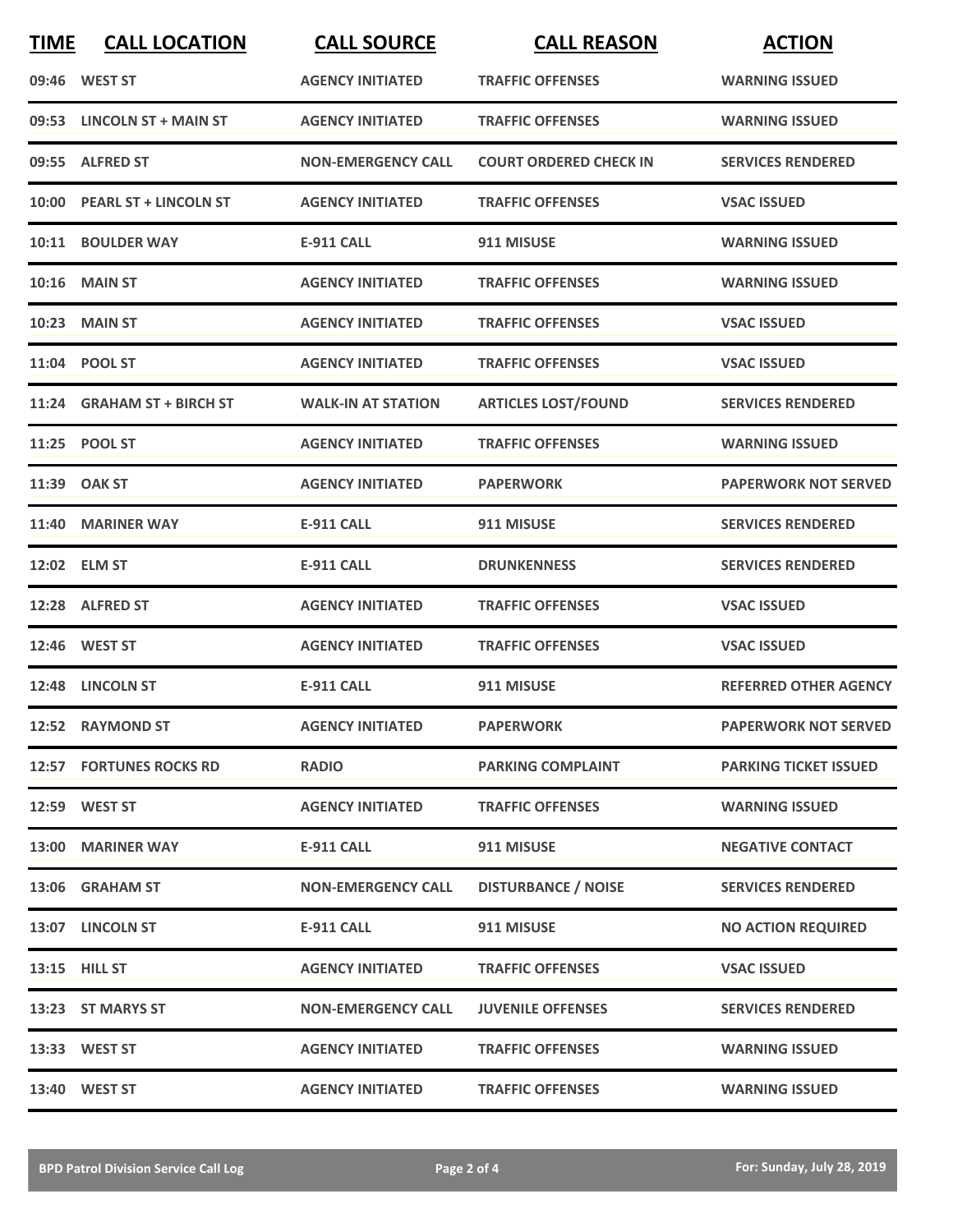| <b>TIME</b> | <b>CALL LOCATION</b>                           | <b>CALL SOURCE</b>        | <b>CALL REASON</b>                                                                                  | <b>ACTION</b>                |
|-------------|------------------------------------------------|---------------------------|-----------------------------------------------------------------------------------------------------|------------------------------|
|             | 13:40 ELM ST                                   | <b>E-911 CALL</b>         | 911 MISUSE                                                                                          | <b>NEGATIVE CONTACT</b>      |
|             | 13:47 WEST ST                                  | <b>AGENCY INITIATED</b>   | <b>TRAFFIC OFFENSES</b>                                                                             | <b>WARNING ISSUED</b>        |
|             | 13:56 ALFRED ST                                | <b>WALK-IN AT STATION</b> | <b>ARTICLES LOST/FOUND</b>                                                                          | <b>SERVICES RENDERED</b>     |
|             | 14:00 WEST ST + WENDELL AVE                    | <b>AGENCY INITIATED</b>   | <b>TRAFFIC OFFENSES</b>                                                                             | <b>WARNING ISSUED</b>        |
|             | 14:06 DARTMOUTH ST                             | <b>E-911 CALL</b>         | <b>DOMESTIC COMPLAINTS</b>                                                                          | <b>REPORT TAKEN</b>          |
|             | 14:13 GRAHAM ST                                | <b>AGENCY INITIATED</b>   | <b>TRAFFIC OFFENSES</b>                                                                             | <b>VSAC ISSUED</b>           |
|             | 14:14 ALFRED ST                                | <b>AGENCY INITIATED</b>   | <b>PAPERWORK</b>                                                                                    | <b>PAPERWORK NOT SERVED</b>  |
|             | 14:31 WEST ST                                  | <b>AGENCY INITIATED</b>   | <b>TRAFFIC OFFENSES</b>                                                                             | <b>VSAC ISSUED</b>           |
|             | <b>15:12 MEDICAL CENTER DR</b>                 | <b>NON-EMERGENCY CALL</b> | <b>ASSAULT</b>                                                                                      | <b>UNFOUNDED</b>             |
|             | 15:15 ALFRED ST + PORTER ST                    | <b>AGENCY INITIATED</b>   | <b>TRAFFIC OFFENSES</b>                                                                             | <b>WARNING ISSUED</b>        |
|             | 15:32 WASHINGTON ST + FEDERAL ST               | <b>NON-EMERGENCY CALL</b> | <b>ROAD HAZARD</b>                                                                                  | <b>REMOVED HAZARD</b>        |
|             | 15:41 POOL ST                                  | <b>NON-EMERGENCY CALL</b> | <b>CHECK WELFARE</b>                                                                                | <b>NO VIOLATION</b>          |
|             | 15:53 ALFRED ST + MYRTLE ST                    | <b>AGENCY INITIATED</b>   | <b>TRAFFIC OFFENSES</b>                                                                             | <b>WARNING ISSUED</b>        |
|             | 16:14 ROCKY WAY                                | <b>E-911 CALL</b>         | 911 MISUSE                                                                                          | <b>NO ACTION REQUIRED</b>    |
|             | 16:16 GRAHAM ST                                | <b>NON-EMERGENCY CALL</b> | <b>MESSAGE DELIVERY</b>                                                                             | <b>SERVICES RENDERED</b>     |
|             | 16:35 ROCKY WAY                                | <b>E-911 CALL</b>         | 911 MISUSE                                                                                          | <b>NO ACTION REQUIRED</b>    |
|             | 16:40 SEVIGNY AVE                              | E-911 CALL                | <b>DOMESTIC COMPLAINTS</b>                                                                          | <b>REPORT TAKEN</b>          |
|             | 16:45 BIRCH ST                                 | <b>WALK-IN AT STATION</b> | <b>TRESPASSING</b>                                                                                  | <b>SERVICES RENDERED</b>     |
|             | 18:30 BRADBURY ST + CUTTS ST                   | <b>NON-EMERGENCY CALL</b> | <b>ASSAULT</b>                                                                                      | <b>GONE ON ARRIVAL</b>       |
|             | 18:54 MAIN ST<br><b>CHARGE: WARRANT ARREST</b> |                           | E-911 CALL WARRANT ARREST<br>OFFENDER: RAYMOND EUGENE WOODBURN  AGE: 43  RESIDENT OF: BIDDEFORD, ME | <b>ARREST(S) MADE</b>        |
|             | 21:03 ELM ST + MORIN ST                        | <b>AGENCY INITIATED</b>   | <b>TRAFFIC OFFENSES</b>                                                                             | <b>WARNING ISSUED</b>        |
|             | 21:15 FRANKLIN ST                              | <b>AGENCY INITIATED</b>   | <b>DRUNKENNESS</b>                                                                                  | <b>NO TRANSPORT</b>          |
|             | 21:17 ALFRED ST + LAMBERT ST                   | <b>AGENCY INITIATED</b>   | <b>TRAFFIC OFFENSES</b>                                                                             | <b>WARNING ISSUED</b>        |
|             | 21:51 LINCOLN ST + STONE ST                    | <b>AGENCY INITIATED</b>   | <b>TRAFFIC OFFENSES</b>                                                                             | <b>WARNING ISSUED</b>        |
|             | 21:58 ADAMS ST                                 | <b>NON-EMERGENCY CALL</b> | <b>PARKING COMPLAINT</b>                                                                            | <b>PARKING TICKET ISSUED</b> |